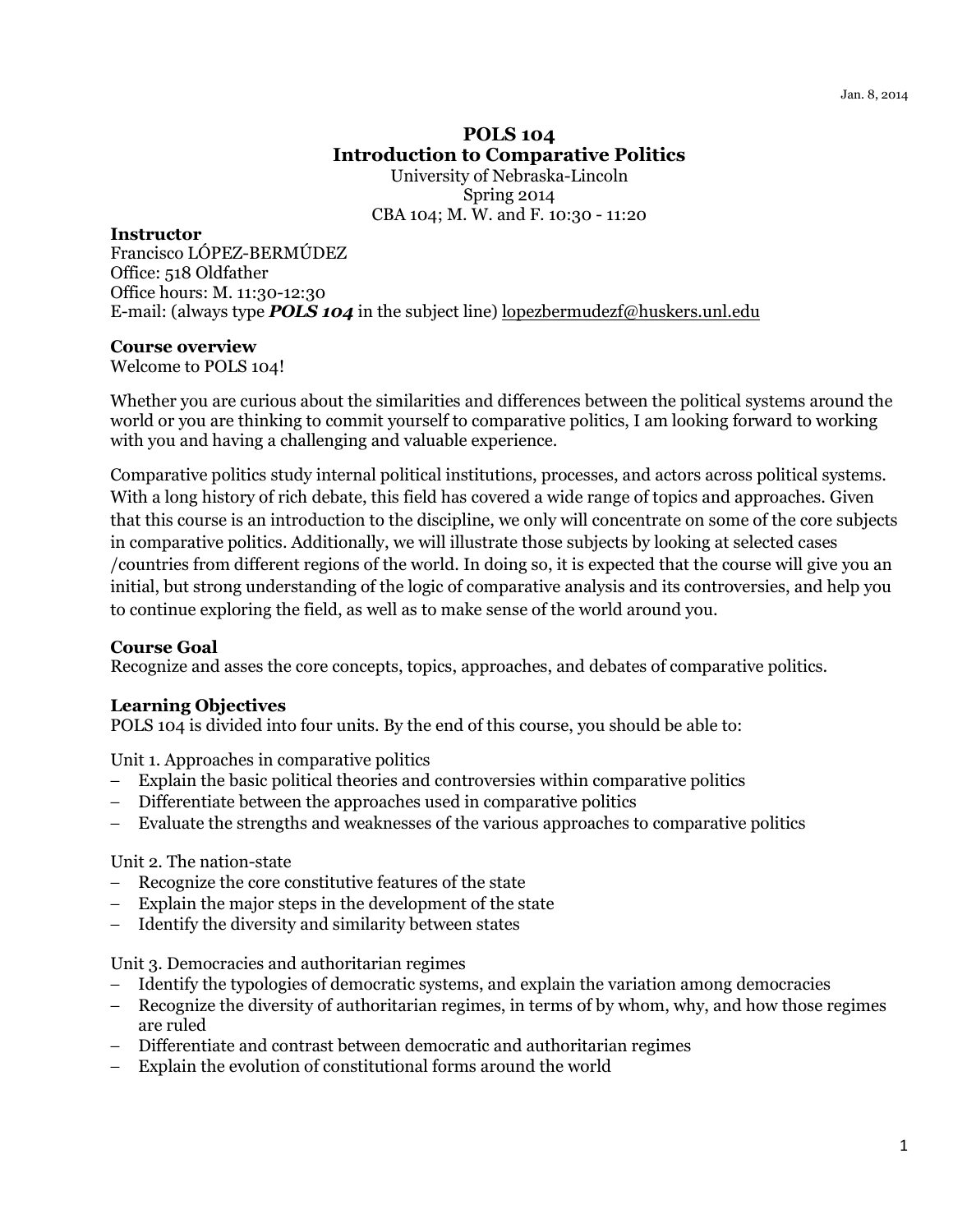Unit 4. Political participation: structures and actors

- − Distinguish the actors and the wide range of modes of political participation
- − Explain the limitations and strengths of the theoretical approaches to social movements
- − Differentiate between the competing theoretical traditions of interest politics
- − Recognize the actors and controversies around the international promotion of democracy

#### Readings

The following textbook is required:

Caramani, Daniele (Ed.), Comparative Politics, Second Edition, Oxford University Press, New York, 2011. In addition, the instructor may announce other compulsory readings through Blackboard (Bb).

Students are expected to read thoroughly and critically all class materials.

#### Course strategies

POLS 104 is based on the students' interactive participation. Thus, we will use a variety of formats that will allow you to continually participate, including lecture-discussion sessions and small group discussions. We will also have comparative labs, in which, with the aid of guest speakers and/or videos, we will apply our comparative knowledge to a selected case/country from different regions of the world. The quality of your contribution depends on thoroughly reading and watching all class materials before class.

#### Grading and course requirements

| Exam 1                     | 25% |
|----------------------------|-----|
| Exam 2                     | 25% |
| <b>Final Exam</b>          | 35% |
| <b>Class Participation</b> | 15% |

#### Exams

Students will take three exams during the semester. All the exams will combine true/false and multiple choice questions, and may also include short-answer and essay questions. The questions will be based on the textbook and other readings, lectures, guest speakers' presentations and videos. There are no late or make-up exams.

Exam 1 and exam 2 are non-cumulative. Each of them will be 50 minutes long and will take place on one of the days of the week announced in this syllabus during the regular scheduled lecture time.

The final exam will last 2 hours, will be cumulative and will take place during the time scheduled by the University. If you will be leaving Lincoln at the end of the semester, please plan your travel accordingly.

#### Class Participation

Your grade will take into account your contribution to class discussions and it should demonstrate familiarity with the course materials (readings and films). It is expected that you critically read/watch all materials before class. So, your attendance alone is not sufficient for you to obtain a good grade. Students have to arrive on time and stay for the entire class. Arriving late and leaving the class before it ends will also count as an absence. The instructor will take attendance every class.

#### Grading Scale (Minimum grade)

 $A+(97)$ ,  $A(93)$ ,  $A-(90)$ B+ (87), B (83), B- (80) C+ (77), C (73), C- (70) D+ (67), D (63), D- (60)  $F ( < 59.9)$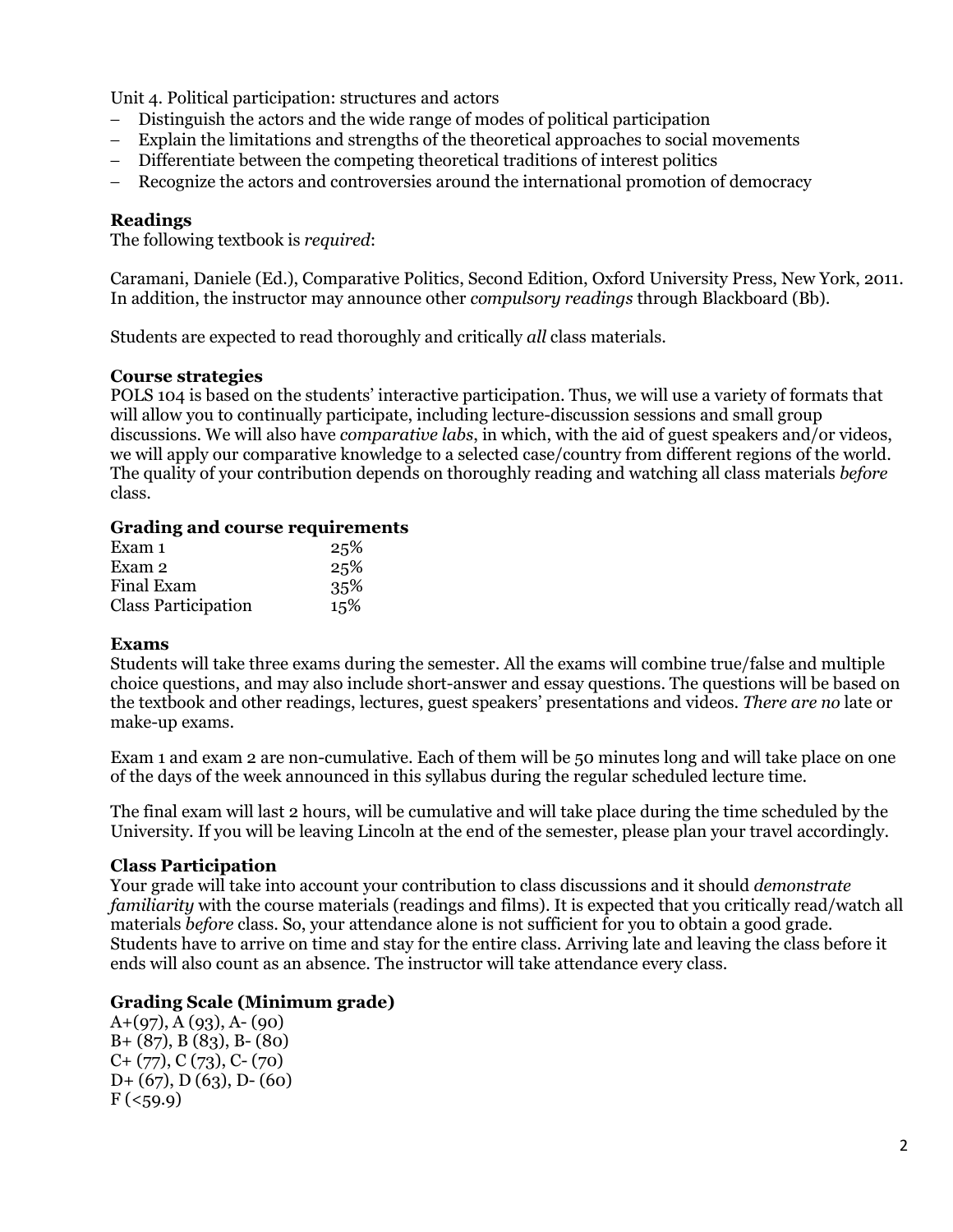# Professional Behavior Pledge and other Course Policies

POLS 104 students have to read and comply with UNL's Student Code of Conduct that can be found in the following link: http://stuafs.unl.edu/ja/code/three.shtml. Students should pay particular attention to the definition of academic dishonesty which includes cheating, fabrication and falsification, and plagiarism. Course policies include you to:

- First and above of all, have fun!
- − Read carefully and bring this syllabus to every class.
- Be aware that you are responsible for asking for any class updates and obtaining any lecture notes from a classmate when you miss class.
- Be in touch with the instructor as soon as possible if an emergency arises, and document it (i.e. bring the medical excuse note or program of the funeral).
- − Be respectful of others. If you choose to use your laptop during class, be sure to use it only for notetaking and take care not to create any distractions for others.
- − Acknowledge that incompletes will not be granted.
- − Be aware that the instructor will write letters of recommendation only after the course is over and to those students who obtained very good grades.
- − Be aware that, if the need arises, the instructor may modify this syllabus.

#### Communication

The best way to get in touch with the instructor is during his office hours. If you use email, please always type **POLS 104** in the subject line and limit yourself to topics related to the class. In any case, expect an answer to your message in at least 24 hours.

#### Learning Assistance

UNL policies state that: "Students with disabilities are encouraged to contact the instructor for a confidential discussion of their individual needs for academic accommodation. It is the policy of the University of Nebraska-Lincoln to provide flexible and individualized accommodation to students with documented disabilities that may affect their ability to fully participate in course activities or to meet course requirements. To receive accommodation services, students must be registered with the Services for Students with Disabilities (SSD) office, 132 Canfield Administration, 472-3787 voice or TTY."

#### Course schedule

#### Unit 1

Approaches in comparative politics

#### Week 1: Introduction to comparative politics

\* Monday Jan. 13 Welcome, instructor introduction, student non-graded self-assessment, in-depth syllabus review, Q & A.

\* Wednesday Jan. 15 Comparative lab: USA

# Week 2: Approaches in comparative politics

Caramani, Ch 2

\* Monday Jan. 20 Martin Luther King Day (Student and Staff Holiday)

# Unit 2

The nation-state

Week 3: The nation-state Caramani, Ch. 4

Week 4: Globalization and the nation-state

Caramani, Ch. 24 \* Friday Jan. 31 Comparative Lab: Rwanda

Week 5: Exam 1 week